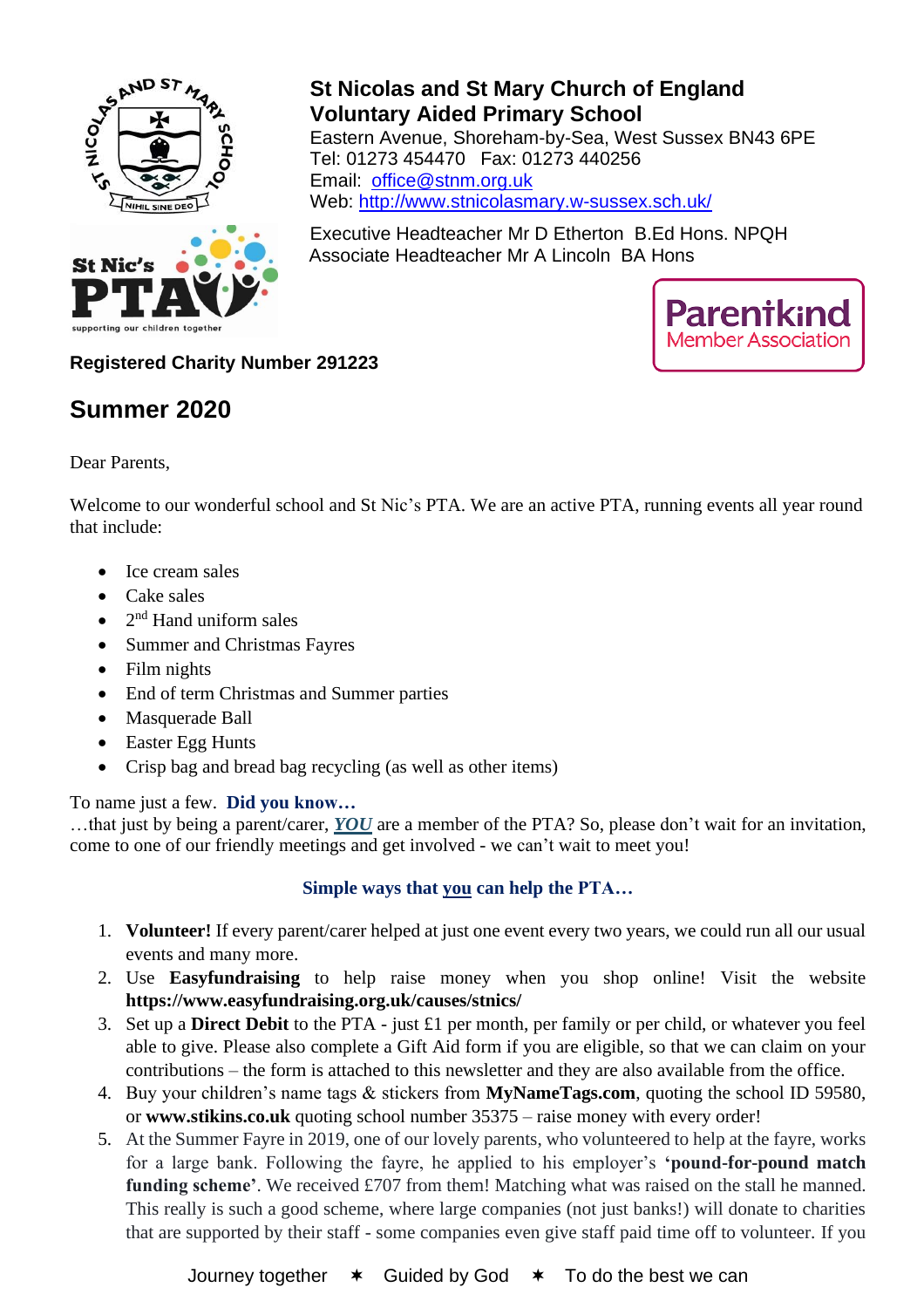work for a large company, and are able to help out at an event, please do ask your HR department if there is a **MATCH FUNDING** scheme that you can apply to. If there is, do let us know and we can provide all the documentation you will need! This one parent did exactly that & now we are celebrating a huge boost to our funds - just imagine how much more we could do for our lovely school if we had access to even more of this matched funding money.



**Where does the money actually go?**

Here are some of the things that we have spent your funds on in the last few years...

- **General playground resources for both playgrounds –** skipping ropes, hoops, ping pong balls etc.
- **New playground markings**
- **Climbing Wall – on the Firtree playground**
- **'The Castle' and 'Tower' on the Cherry Tree Playground**
- **New Outdoor Gym and rubber matting**
- **Paid towards some of the new computers in school**
- **Lego Wall**
- **Some new computers**
- **The Kiln**
- **Certificates and Medals for Marathon Kids**
- **Building the funds for the Daily Mile Track**





Most of these are items that the school simply could not have had without our help, and which benefit all our children.

The easiest way to keep in touch with the PTA is through the Facebook page. Join the closed group at **"St Nicolas & St Mary Primary School PTA"** (Most year groups have their own pages too).